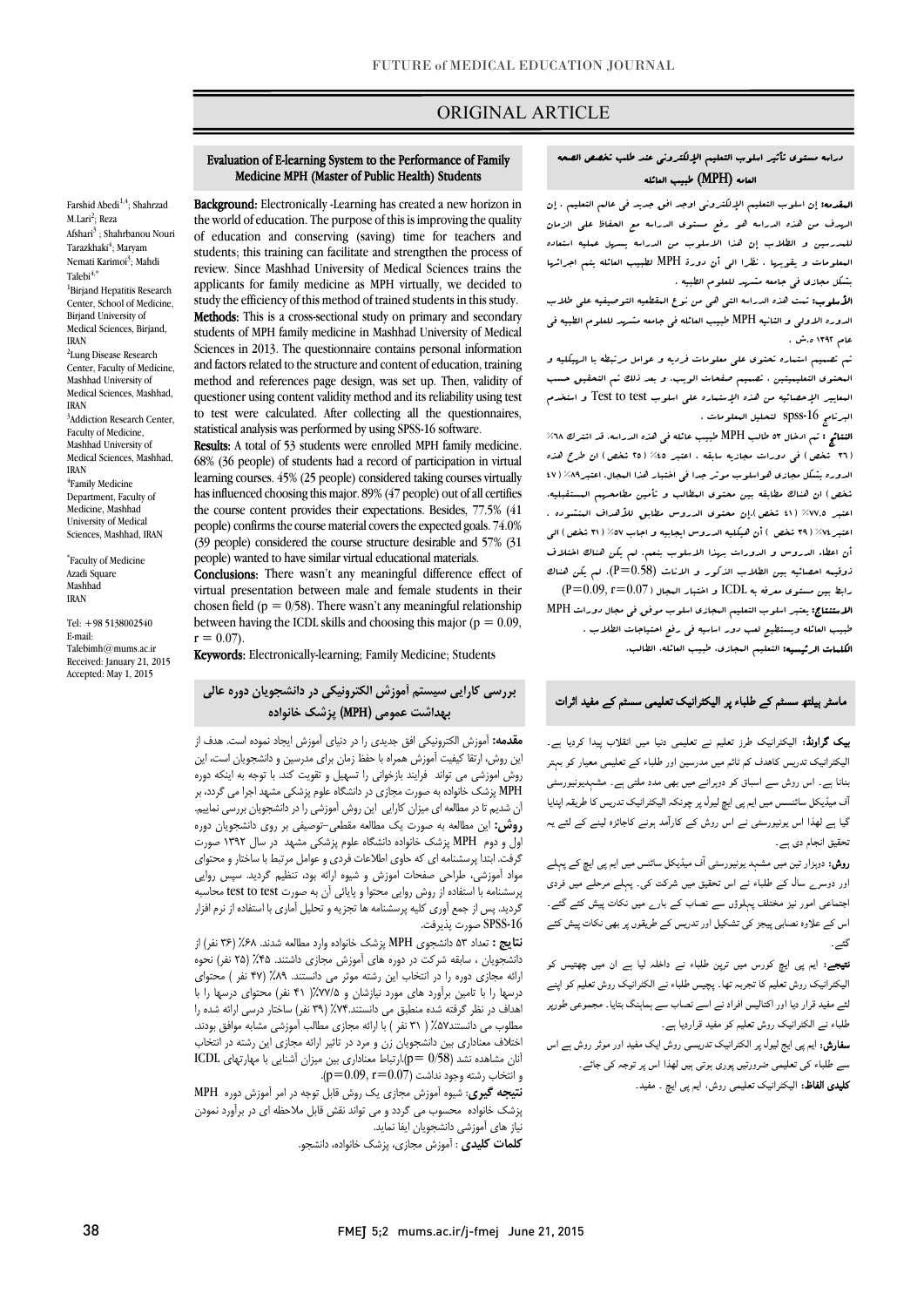İ .

### INTRODUCTION

During the last decade, information technology phenomenon has influenced education and training arena and represented challenge to traditional educational systems (1). Although the dominant teaching method has been restricted to physical presence of teachers and students in classes so far, nowadays new communication methods have provided the possibility for teaching-learning process out of classes (2, 3). Supporting the needs of today's world, it is essential that new educational systems utilize IT in order to have active teaching-learning methods. E-learning is considered as a new approach by experts. Using this technology provides alternative methods for traditional ones while the educational purposes are achieved in lower charges (4). There are different learning tools such as voice, text, and picture in online environment which helps the mind to have multi-dimensional experiences in learning and also it provides the opportunity for problem-solving (5). E-learning is a new topic in learning and educational arena that provides long-term learning of anything, anyone, anywhere and anytime (6).

In fact, learners become responsible for learning task when IT is used in educational system. Moreover, it facilitates personal educational programs and lets learners to manage their development efforts. E-learning provides vast data resources for the learners and encourages active learning. The positive application of technology in information has increased its use (7).

Actually, a type of blended learning takes place in elearning. There are different definitions of blended learning, the most common definition recognized by people is: a combination of virtual and physical environments. In 2006, Graham defined the characteristic of blended learning as setting face-to-face discussion with human transaction, information technology and text-based communication. Rainer and Meyson expanded this definition to a combination of technology and the use of educational method (8).

Virtual learning technology upgrades knowledge and performance, moreover, it has some advantages such as better use of time and ease of learning. This educational method can at least be as effective as traditional methods. Nowadays, virtual learning is used as a complementary for traditional methods at many universities (9). However, it is impossible to evaluate the success of a virtual educational platform without considering peoples' perspective toward it (10, 11). Sometime traditional chalk and blackboard teaching methods play an influential role in teachinglearning process including the use of computer as an education interface (12, 13)

MPH course is to empower family medicine working in the National Health System. It is designed for general practitioners that are working as family medicine. The content of the course includes management, protection and promotion of public health. Accordingly, learners improve capabilities for first-line management in health care based on families and society's needs. These courses are fundamentally designed as modular and e-learning; however, learners must coordinate with

 authorities to attend special workshops and programs in specified times (14).

 Since MPH/FM program is provided as e-learning in the centers that train experts in this field, no research has been conducted to evaluate this method. Therefore, we decided to analyze the effectiveness of e-learning method on students. country and University of Medical Sciences is one of the first

# METHODS

 This is a descriptive and cross sectional study that is an applicable plan conducted on MPH/FM students of University of Medical Sciences in 2013.The population study includes all 53 students of first and third semesters of e-learning on January 2010 and the first semester on January 2011. Students received the CD of educational resources based on specified curriculum. Moreover, there were classes to solve problems and teach the selected subjects according to MPH/FM program. Students of third semester have enrolled students' needs.

 Data measurement tool was a questionnaire designed by the researcher. Firstly, a questionnaire was developed that included demographic information, factors of structure and content of the educational course, web page design and information (age, gender, having personal computer, time span of using personal computer, and familiarity with e- learning), factors of structure and content of the educational course (assessing the amount of curriculum and content with suggestions for presentation method to understand the content better, assessing web page design and software, assessing technical problems in holding the program, virtual presentation of educational content, and the structure of Finally, open-ended questions were asked such as strengths and weaknesses of the program, and providing opinions and suggestions for e-learning. Then, the validity and reliability of the questionnaire were approved by content validity and testpresentation method. It had 10 sections including general the time of the course, clarity of presented subjects, content presentation). Likert scaling (zero to five) was used. retest, respectively.

 A trained researcher distributed the questionnaires among students while defining the subject, research purpose and how to answer. The questionnaires were completed in person, optional and without mentioning participants' research will have no influence on their final scores. After collection of questionnaires, data were coded and analyzed by SPSS-16. Significance level was (0.05) to define tables, diagrams, and indicators of mean, standard deviation and compare the tests' results. names. Moreover, they were assured that the results of the middle. Chi-square test and correlation were used to

### j RESULTS

 53 students of MPH/FM program were studied with average the participants were married and  $96\%$  had personal computer. 43% used computer more than 3 hours during a day 41.5% were familiar with 4-7 skills of ICDL (Table 1). 68% of them (36 students) have had the experience of participating in e-learning courses. 45% (25 students) mentioned that age of 39  $\pm$  5.7 and the ratio of male to female 3:2. 84% of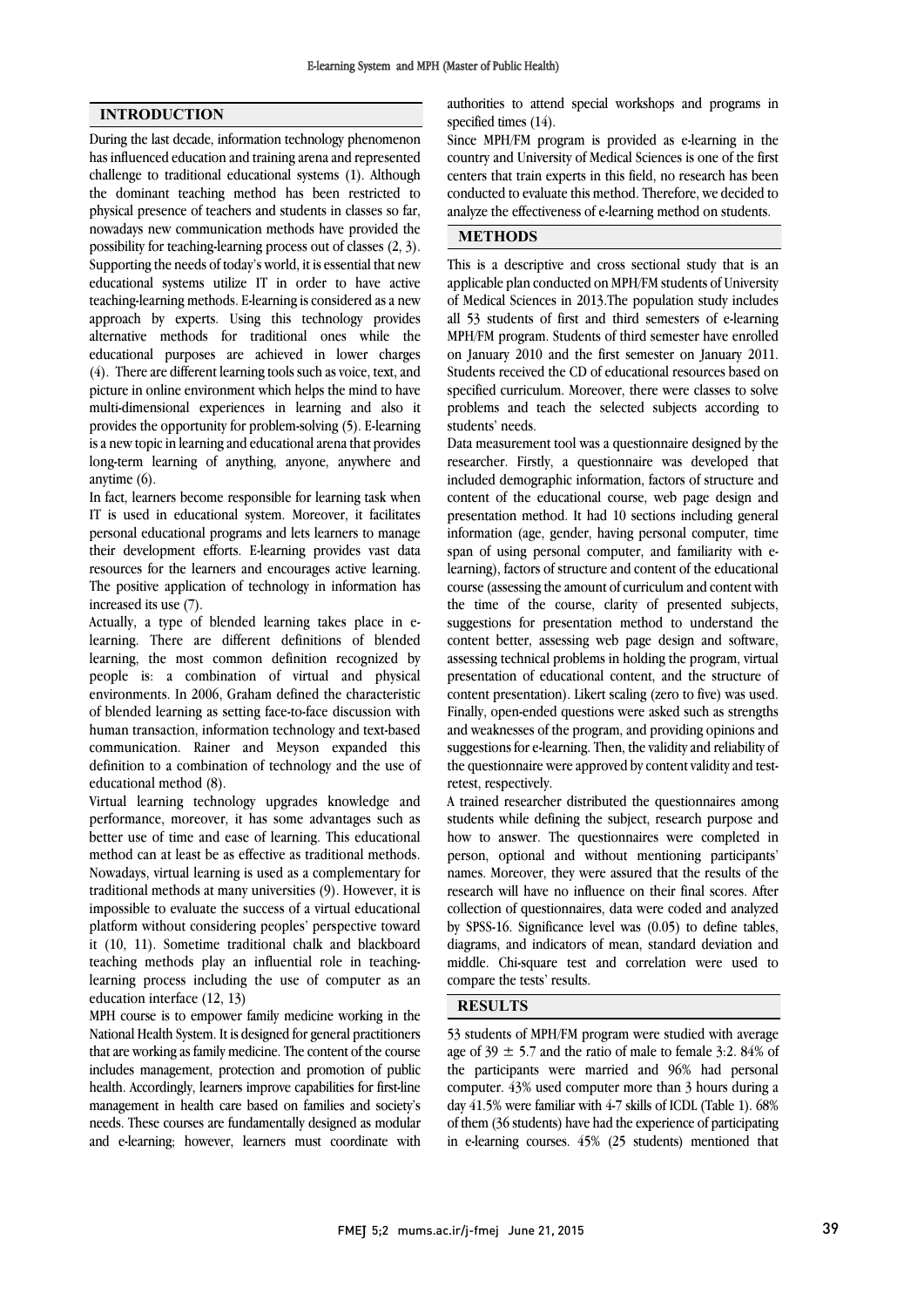Table 1. Basic information of 53 students of MPH/FM Program of University of Medical sciences (first and third semesters)

| Data                                  | Amount             |
|---------------------------------------|--------------------|
| Amount of using computer during a day |                    |
| Less than an hour                     | 11 people $(21\%)$ |
| $1-3$ hours                           | 13 people (24.5%)  |
| More than 3 hours                     | 23 people (43.5%)  |
| More than 10 hours                    | 6 people $(11\%)$  |
| Number of learnt ICDL skills          |                    |
| No knowledge                          | 28 people (34%)    |
| $1-3$ skills                          | 12 people (23%)    |
| 4-7 skills                            | 23 people (43%)    |
| Familiarity with ICDL skills          |                    |
| Very much                             | 4 people $(8\%)$   |
| Much                                  | 12 people (30%)    |
| To some extend                        | 22 people $(41\%)$ |
| Low                                   | 7 people (13%)     |

 program. 89% (47 students) stated the content of the program provided their needs and 77.5% (41 students) said the content delivered the intended purposes. 74% (39 students) mentioned the presented structure was appropriate and 37% (31 statems) agreed to have elements. between male and female students in the impact of distance learning  $(p=0/58)$ . Moreover, there was no statistical significant relationship between the knowledge of ICDL (International Computer License Driving) and the selection<br> $\epsilon$ <sup>6</sup>the ansature ( $\epsilon = 0.00 \pm 0.07$ ) j e-learning method was influential in the selection of the appropriate and 57% (31 students) agreed to have e-learning of the program ( $p=0.09$ ,  $r=0.07$ ).

j

### DISCUSSION

 The present study aimed to study the effectiveness of e- Program. The population study included students of first and third semesters of family medicine program of University of Medical Sciences. More than half of the students agreed with virtual presentation of syllabus. Since the target is to train facilitate the transfer of educational data. In 2011 a study was conducted by Zolfaghari et al. to determine the effectiveness of blended learning among faculty members, nursing and midwifery students. The results showed that students and methods and there was a statically significant difference between students' average score and participation in compare with classroom methods. It is mentioned that blended learning is considered as a new approach that brings more satisfaction among students and teachers. Moreover, due to its flexibility in learning and the capability to benefit from the advantages of both traditional and modern methods, it increases learning (15). Modern educational approaches such as e-learning can have a learning educational system on students of MPH/FM general practitioners of health system, it is a good cause to teachers preferred this method to the common teaching includes various different teaching-learning methods and

 positive effect on the rate of learning and also provide independency, self-study and ease of learning among learners (16, 17).

 including nurse, midwife, and pharmacy technician to provide medical-health services in the Health System. It could be expected that family medicine can transfer his/her knowledge to other members of the team. Actually, the flexibility of e-learning method lets learners to attend courses Doctors working as family medicine cooperate with a team that meet their needs (18).

In the current study, most of the students declared the content of the course met their educational needs that presents the educational curriculum is appropriate. This influential factors on students' satisfaction of e-learning. Curriculum content, usability, and teachers' attitude toward e-learning were the main factors in the level of students' satisfaction (19). Therefore, it could be concluded that appropriateness of curriculum content has impact on e-learning program is presented similarly to all learner, it could be expected that the content is available for everyone result is in accordance with Sun et al research. They studied students' satisfaction. Moreover, since curriculum content of with more accuracy.

method; as Yaghobi et al. mentioned since there is no need of changing life style learner are interested in this method (20). With regard to the fact that students of this course are working in the Health System, e-learning provides an opportunity to learn without leaving their place of work and<br>litics 45% of learners said they selected the course because of its living.

 Emami and his colleagues (2009) conducted a research on "e-learning in medical education". They stated that medical education in Iran, similar to many other countries, is specialist medical education and continuing medical education. Enhancing and developing medical education, scholars and educators recommended corrective measures in different seminars such as 1988 Conference in order to solve conference was the development of information technology in medical education. This new educational method is forming in Iran, as well. Some universities have held e- learning retraining courses. Consequently, e-learning basic sciences (15). According to the results, the students are satisfied with e-learning method which can be used an provided in three levels including general medical education, problems. One or the most important issues stated in this method is developing in medical education, especially in appropriate model.

 Since both classroom and e-learning were held at the same the content. Thiele's research reached to similar results (23).E-learning has been used in different fields of medicine such as dentistry (18) and internal medicine (19) and yielded time, it could be predicted that students had better access to good results.

good results.<br>The results showed that there is no significant relationship between the knowledge of ICDL skills and selection of e- learning method. Therefore, this method can be used for a vast amount of learners. Moreover, no significant difference was presented between male and female students; that is consistent with Liaw's research (21). However, it is